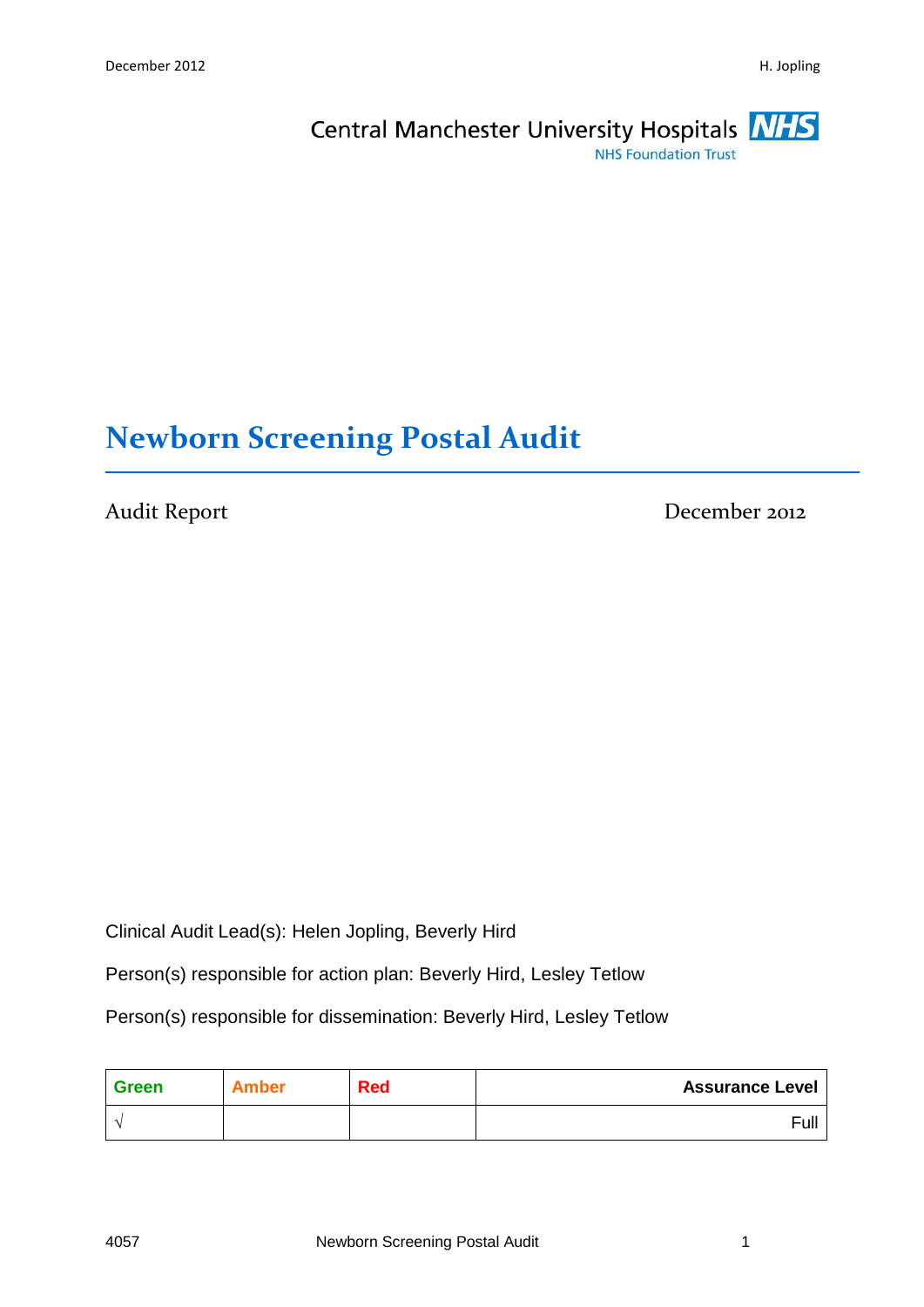### **Contents**

| Appendix 4 – Time taken for samples to arrive the newborn screening laboratory 11 |  |
|-----------------------------------------------------------------------------------|--|
|                                                                                   |  |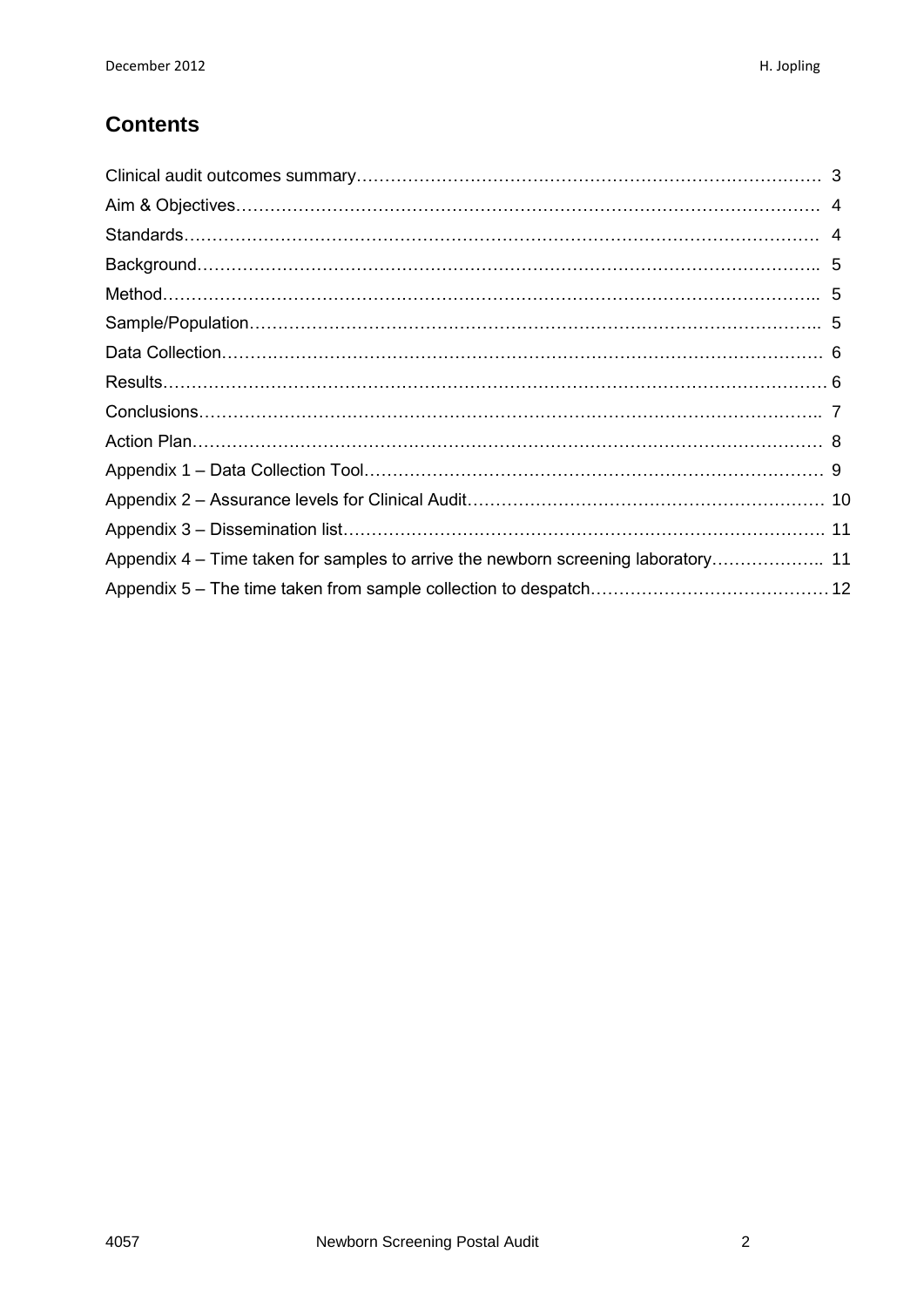### Central Manchester University Hospitals **NHS**

**NHS Foundation Trust** 

|                    | <b>Clinical Audit Outcomes Summary</b> | Audit number   4057 |  |
|--------------------|----------------------------------------|---------------------|--|
| <b>Audit Title</b> | <b>Newborn Screening Postal Audit</b>  |                     |  |

#### **Aim**

 To identify whether samples received by the Manchester newborn screening laboratory are adhering to the national standards described in 'Guidelines for Newborn bloodspot screening', specifically concerning timely sample despatch.

#### **Standards**

- 100% of samples should reach the laboratory within 4 days of sample collection
- 100% of samples should be despatched within 24 hours of collection
- Samples should not be delayed by batching them together for transport

#### **Results**

All bloodspot cards (1471) arriving to the newborn screening laboratory were considered over 6 days. During this audit period, 98.6% of samples reached the laboratory within 4 days of sample collection, with 95.9% of samples reaching the laboratory within 3 days. Only 76.1% of samples were despatched within 24 hours of sample collection which was predominantly a result of sample batching before despatch.

| <b>Action Plan</b>                                                                                                                                                                                                              |  |                                                                      |                   |  |  |
|---------------------------------------------------------------------------------------------------------------------------------------------------------------------------------------------------------------------------------|--|----------------------------------------------------------------------|-------------------|--|--|
| <b>Key Action</b>                                                                                                                                                                                                               |  | Co-ordinator<br>for action                                           | <b>Timescale</b>  |  |  |
| To present findings to the Greater Manchester and South<br>Cumbria/Lancs Newborn Bloodspot Screening Commissioning<br>& Quality Management Groups                                                                               |  | Beverly Hird, Lesley<br>Tetlow                                       | <b>March 2013</b> |  |  |
| Request development of local action plans via the Newborn<br>Bloodspot Screening Commissioning & Quality Management<br>groups                                                                                                   |  | Group Chairs,<br>Beverly Hird,<br><b>Lesley Tetlow</b>               | <b>March 2013</b> |  |  |
| To educate service users via the Regional Service<br>Improvement Manager about the importance of despatching<br>samples within 24 hours of collection and the possible delays<br>incurred in batching samples prior to despatch |  | Elaine Butters,<br><b>Regional Service</b><br>Improvement<br>Manager | October 2013      |  |  |
| What was the main matter(s) of concern this audit identified?                                                                                                                                                                   |  |                                                                      |                   |  |  |
| Batching of newborn screening samples is preventing timely despatch of samples within 24 hrs of<br>collection.                                                                                                                  |  |                                                                      |                   |  |  |
| Please identify the main benefit(s) to our patient, or to hospital process that are expected to result<br>from the action plan of this audit                                                                                    |  |                                                                      |                   |  |  |
| Timely despatch of newborn screening samples to the laboratory for analysis ensures that, in the<br>case of a positive screening result, there is sufficient time for follow up and clinical referral.                          |  |                                                                      |                   |  |  |
| Will there be a re-audit?<br>Yes<br>Dec 2014<br>When will the re-audit take place?                                                                                                                                              |  |                                                                      |                   |  |  |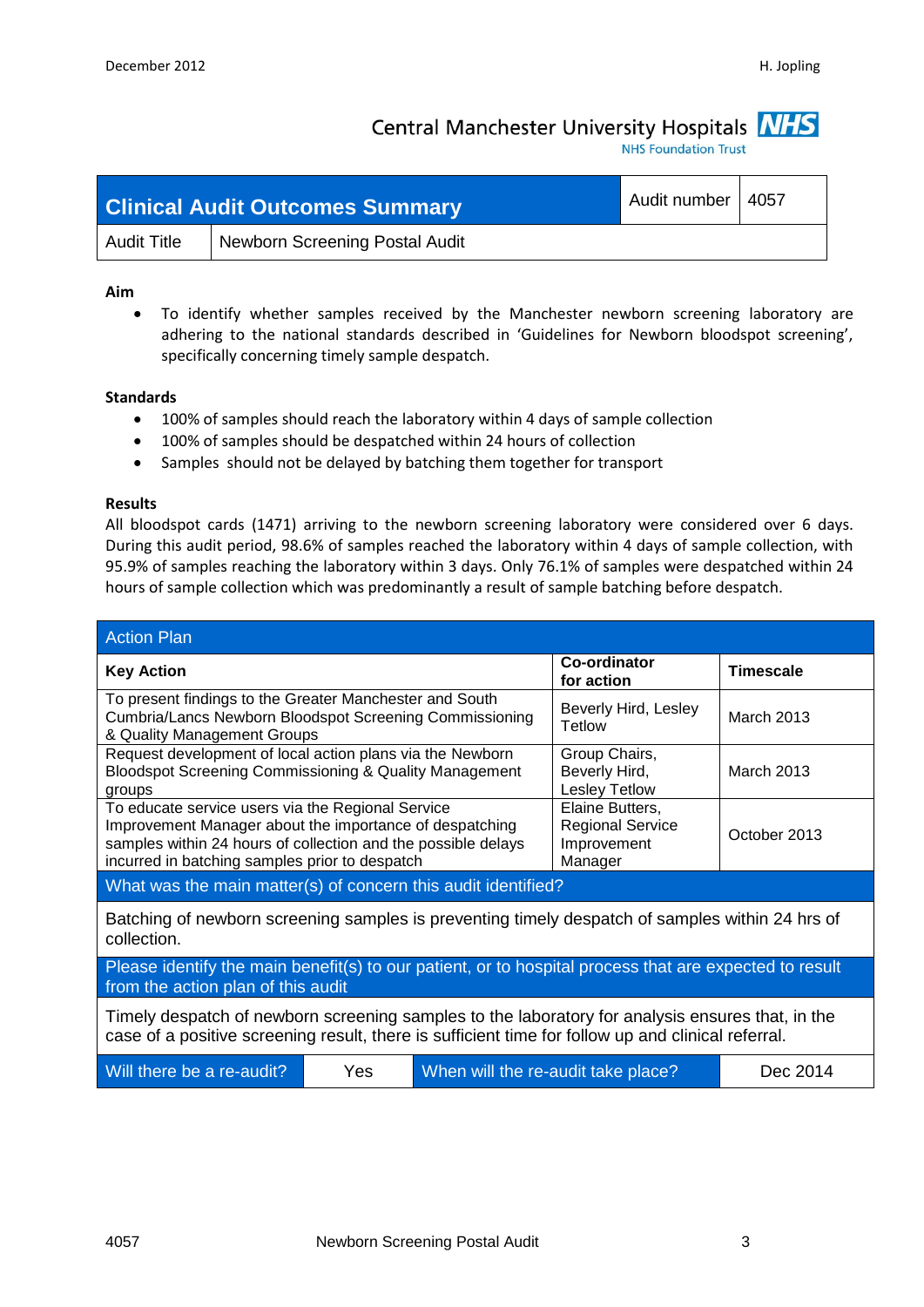#### **Introduction**

The UK Newborn Screening Programme Centre (UKNSPC) issues standards and guidelines for newborn bloodspot screening to ensure a high quality screening service throughout the UK (accessed at http://newbornbloodspot.screening.nhs.uk/standards). Standard 4 relates to the timely despatch of samples, detailing how bloodspot cards should be despatched following collection, and the time frame in which these should arrive in the laboratory for analysis. The success of the screening programme depends heavily on timeliness to ensure the quality of blood spot samples for analysis and to ensure that, in the case of a positive screening result, there is sufficient time for follow up and clinical referral. As such, eliminating delays in bloodspot screening card transport to the laboratory is essential. We sought to determine whether the hospital Trusts served by the newborn screening laboratory at Royal Manchester Children's Hospital (RMCH) adhere to the standards set out by the UKNSPC referring to the timely despatch of samples, and how effectively the transport systems in place to deliver samples to the laboratory function. Data concerning the sample collection date versus date of arrival in the laboratory is also collected on a quarterly basis; therefore this audit represents only a snapshot in the collection of this information for newborn screening.

#### **Aims**

 To identify whether samples received by the Manchester newborn screening laboratory are adhering to the national standards described in 'Standards and Guidelines for Newborn bloodspot screening - August 2008', specifically concerning timely sample despatch.

#### **Objectives**

- To identify whether 100% of samples are despatched within 24 hours of being taken
- To identify whether samples are being delayed by batching them together for transport
- To identify the transport pathway taken from sample collection to arrival in the laboratory and any places where delays could be avoided

#### **Standards**

Standards and Guidelines for Newborn Bloodspot Screening August 2008 – UK National screening programme centre, Standard 4; Timely sample despatch. Accessed at http://newbornbloodspot.screening.nhs.uk/standards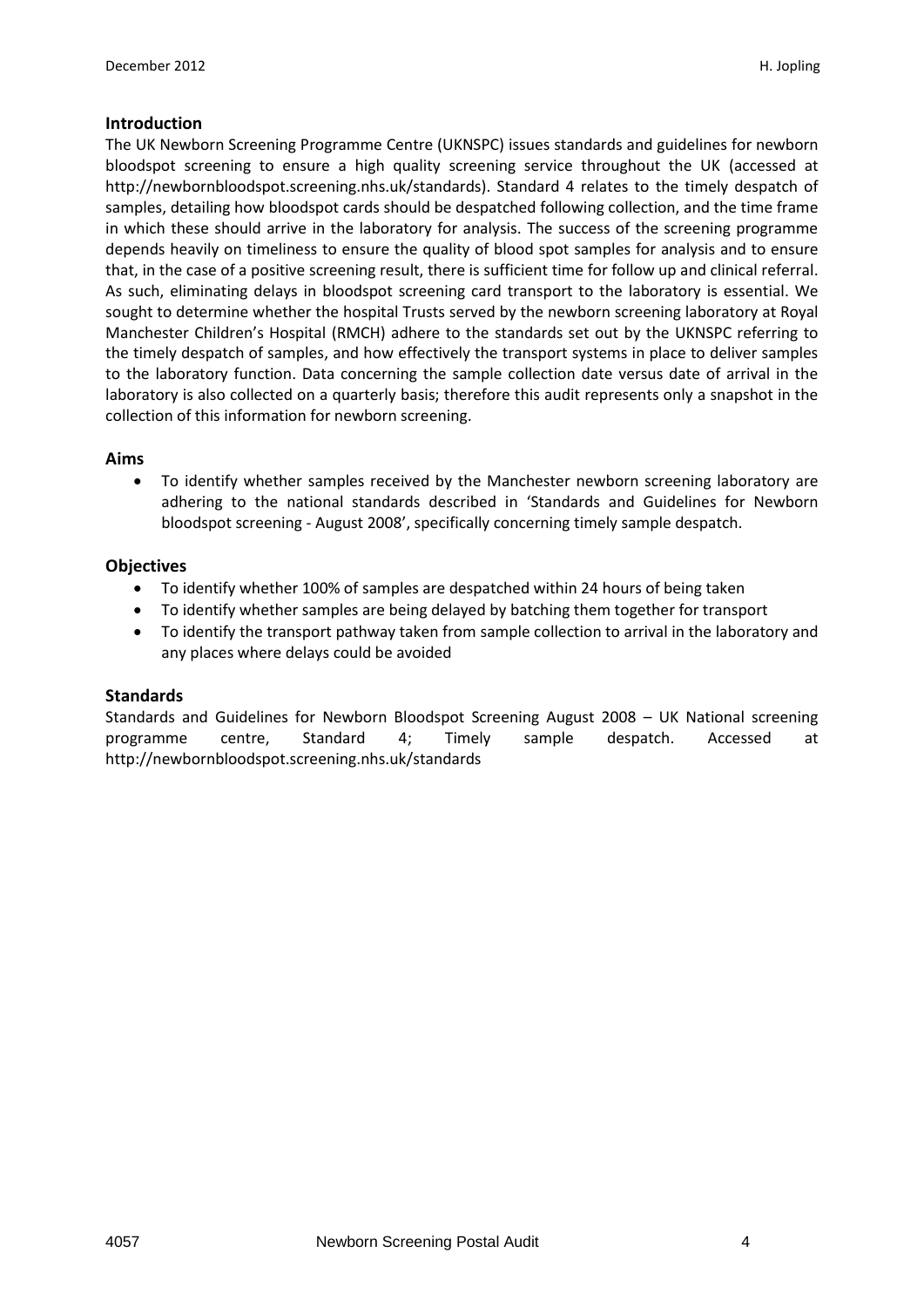#### **Method**

Newborn blood spot screening cards were audited on 6 separate days for the date of sample collection, date of sample posting (either by post mark or despatch date written on the envelope), number of samples in an envelope, the NHS number and the origin of samples (where they were collected and despatched from). 4 of the chosen audit days were mid-week ensuring samples which had been collected should also have been despatched within the same week, whilst the other 2 days were following weekends in order to determine whether this affected the transport of samples to the laboratory. All this information was collated in an excel spreadsheet and analysed to determine whether the despatch of samples adhered to the standards denoted by the UKNSPC.

#### **Results**

#### *A. Sample Transport Pathways*

Samples are delivered to the Newborn screening laboratory by one of 4 different transport methods, although there is overlap between these systems. Samples are despatched following collection either by Royal Mail postage, Courier delivery, Inter-hospital transport or in the case of CMFT in-patients, using the hospital pod system. Depending on their transport method, samples are either delivered to the central hospital post room, the central Biochemistry laboratory, reception on the  $6<sup>th</sup>$  floor of St Mary's hospital where the newborn screening laboratory is located, or in the case of the hospital pod system directly into the newborn screening sorting room.

Throughout this audit the *post room* shall refer to the central postal sorting room of CMFT, the *sorting room* refers to the room within the newborn screening laboratory where samples are sorted for analysis, **specimen reception** refers to the reception on the 6<sup>th</sup> floor of St Mary's hospital adjacent to the newborn screening sorting room and the *central laboratories* refers to the Biochemistry laboratory which is located in a different building within the hospital Trust.

Envelopes containing samples are delivered to the sorting room throughout the day, and opened for card sorting by newborn screening laboratory staff in the early afternoon, ready for analysis the following day. The final sort is carried out at 8.30am the next day; i.e. the day of sample analysis, to ensure any samples delivered late the previous day are also included in the run. Samples arrive in the sorting room by a number of different methods (Figure 1) as described below:

- Samples which arrive by the pod system from within CMFT arrive directly to the pod terminal in the sorting room.
- Samples delivered by Royal Mail are sent to the Trust post room. The Trust receives 2 deliveries from Royal Mail per day, one at 8am and a further delivery between 12 noon and 2pm. Each delivery is sorted upon arrival by a group of at least 6 trained staff. The post room has separate pigeon holes for all main destinations within the hospital, including newborn screening. Deliveries are made within the hospital from the post room twice daily, once following the morning Royal mail delivery at 10am, and a further delivery at 2pm. The morning delivery will always be sorted and delivered to the relevant department within the hospital on the day of receipt of samples from Royal Mail, the afternoon delivery will also usually be delivered, although an occasional late and/or large delivery from Royal Mail may delay some post until the following morning inter-hospital delivery. Envelopes which are clearly labelled are easily sorted; any which do not have an obvious address will be put in the miscellaneous pigeon hole and sorted at the end of the day. Overall all Royal Mail samples will be delivered to the newborn screening sorting room in a maximum time frame of 24 hrs from arrival in the trust. All post within a pigeon hole is gathered together with an elastic band to prevent samples being lost en route to the destination. Post room staff recognise the pre-paid newborn screening envelopes and are aware of the importance of the samples contained within them. The same staff sorting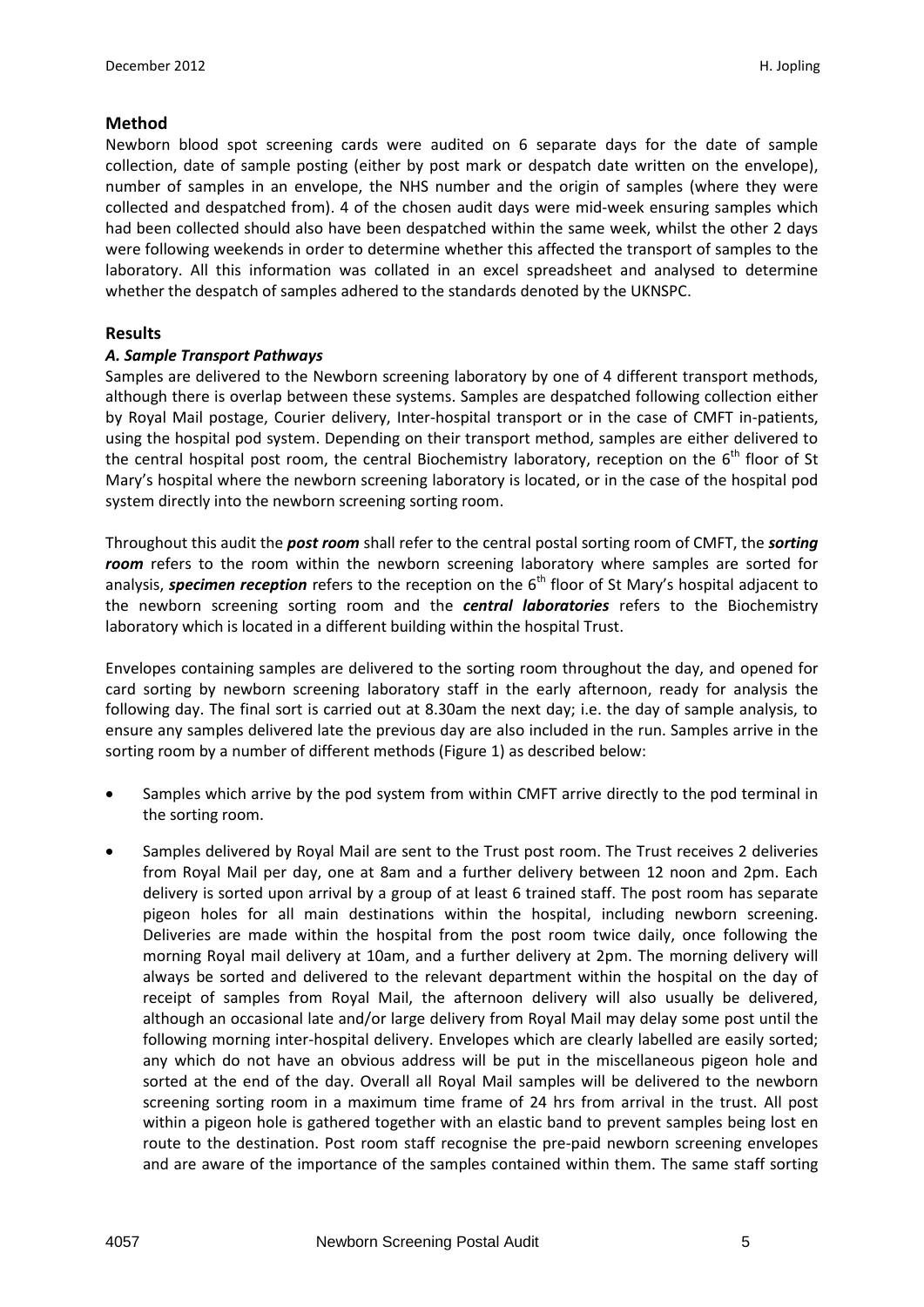the post also carry out deliveries within the hospital and ensure newborn screening is one of the first destinations on their delivery route.

- Samples delivered by courier service are brought directly to specimen reception throughout the day. Specimen reception is manned from 9am to 5pm ensuring there is always someone to receive the samples. Since specimen reception is located adjacent to the newborn screening sorting room samples delivered this way are all passed directly into this room to await sorting. Some samples are occasionally delivered to central laboratories in error (discussed below).
- Samples transported by inter-hospital transport are delivered in the same way as those received by courier transport. Again these may occasionally be delivered to the central laboratories in error.
- Samples which are delivered to the central laboratories will be placed in a specific fridge for storage. A member of the newborn screening laboratory staff visits the central laboratories on a daily basis and will collect anything which is in the fridge. Samples are then taken across to the newborn screening laboratory for sorting and subsequent analysis. The maximum time samples may be awaiting delivery is 24 hrs as the fridge is checked daily.
- As samples arriving by courier transport and inter-hospital transport are delivered in the same way, and often come in similar envelopes, it can be difficult to differentiate between the two types of post. As such these transport systems shall be considered together during this audit.
- Some departments track the arrival of their bloodspot cards by using an audit sheet. This is completed in the sorting room by the member of staff sorting samples for analysis, and then faxed back as indicated.
- Delays can be incurred at any step during the process, as indicated in figure 1.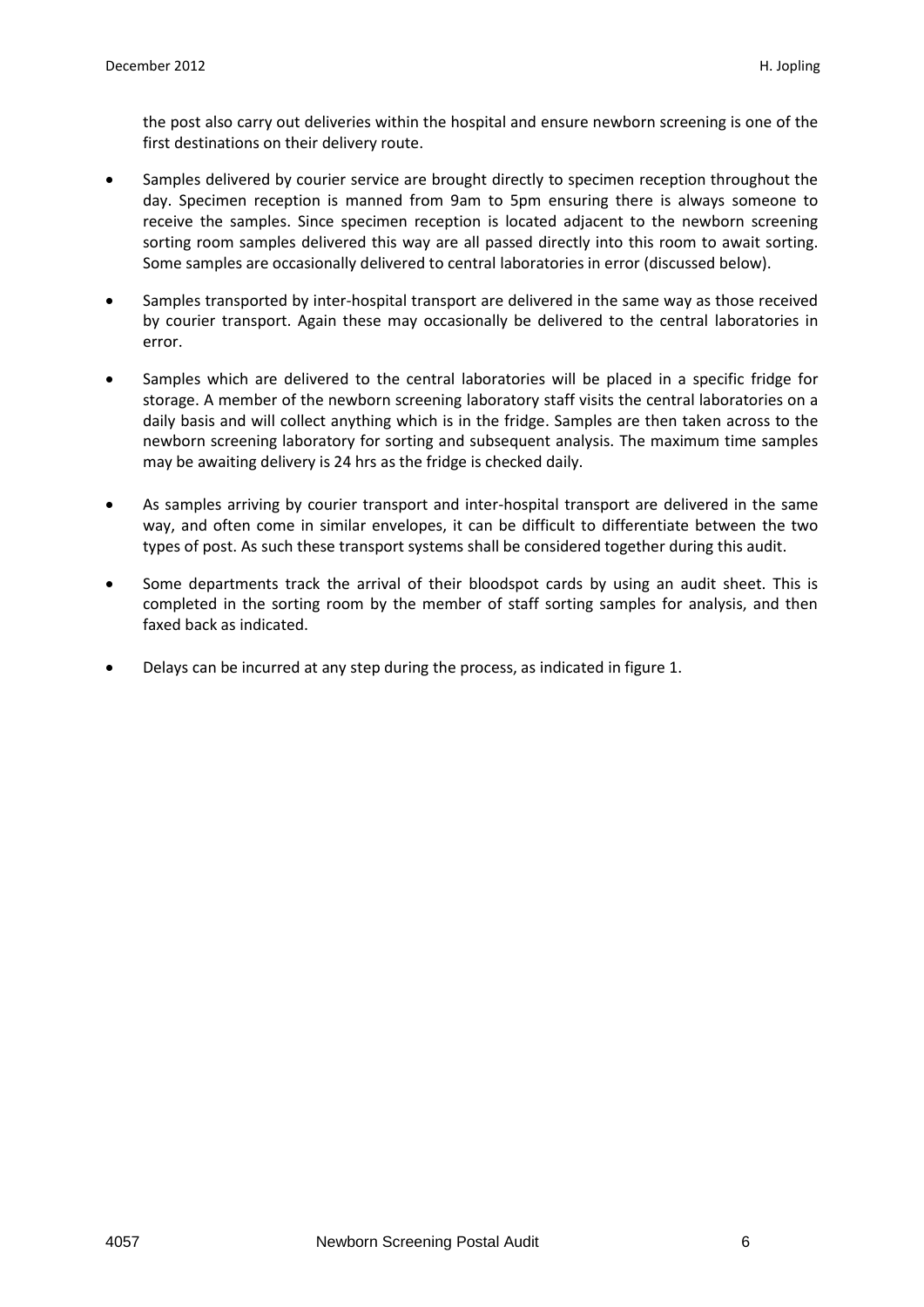

**Figure 1. The different transport pathways of Newborn screening samples from the point of collection to the Newborn Screening Laboratory at RMCH.** Each arrow indicates a step in the transport pathway which could be subject to delays.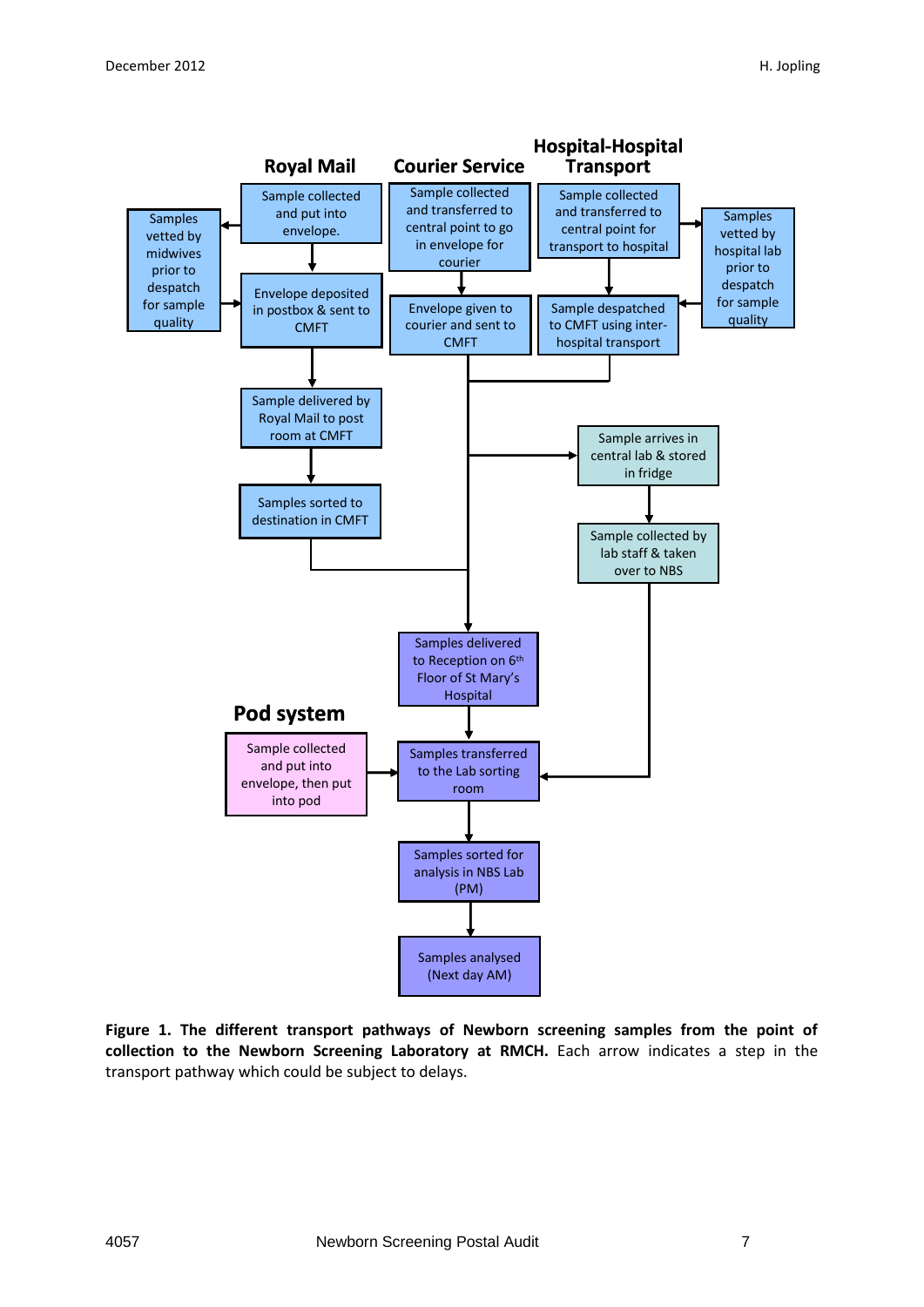#### **A.1. Post Room**

Samples were audited for one day during the audit period to see if there was any delay in the sorting and delivery of samples from the post room to departments within the hospital. The post room was visited before the arrival of the large morning delivery from Royal Mail, received soon after 8am. The pigeon hole for newborn screening was empty prior to this delivery. All envelopes were then sorted, with the newborn screening envelopes easily identifiable. The sort was completed by 9.20am and all samples from within the newborn screening pigeon hole were gathered into an elastic band and put on the delivery trolley for one of the delivery rounds. This batch of envelopes was received within the sorting room soon around 10.15am, all still contained in an elastic band. All expected envelopes were received i.e. all those which were received by the post room during the morning were then received by the sorting room directly. The afternoon delivery contained considerably fewer newborn screening samples. Again these were received by the sorting room, and the pigeon hole for newborn screening in the post room was empty by the end of the day.

#### **B. Results from Standard 4**

Standard 4 is divided into 8 subsections which are indicated by the headings below. Each section represents part of the process ensuring that bloodspot samples on newborn screening cards reach the laboratory in a timely manner for analysis. During the audit period a total of 439 envelopes were received containing 1471 bloodspot cards for analysis. The average of 3.4 samples per envelope is in keeping with the requirement for a maximum of 5 samples to be included in a pre-paid envelope due to postage restrictions.

#### *1. Core standard: 100% of samples should be received by the laboratory within 4 days of sample collection*

Whilst the core standard of the guideline suggests samples should be received within 4 working days of sample collection, there is an accompanying developmental standard stating that 100% of samples should be received within 3 working days of sample collection. The number of working days taken for a sample to arrive in the laboratory was calculated for each bloodspot card as it arrived in the laboratory. Results are shown in the graph below (Figure 2). This data is also collected as part of the quarterly figures meaning this figure represents only a snapshot of time and is not as reliable as the larger dataset of the quarterly figures.



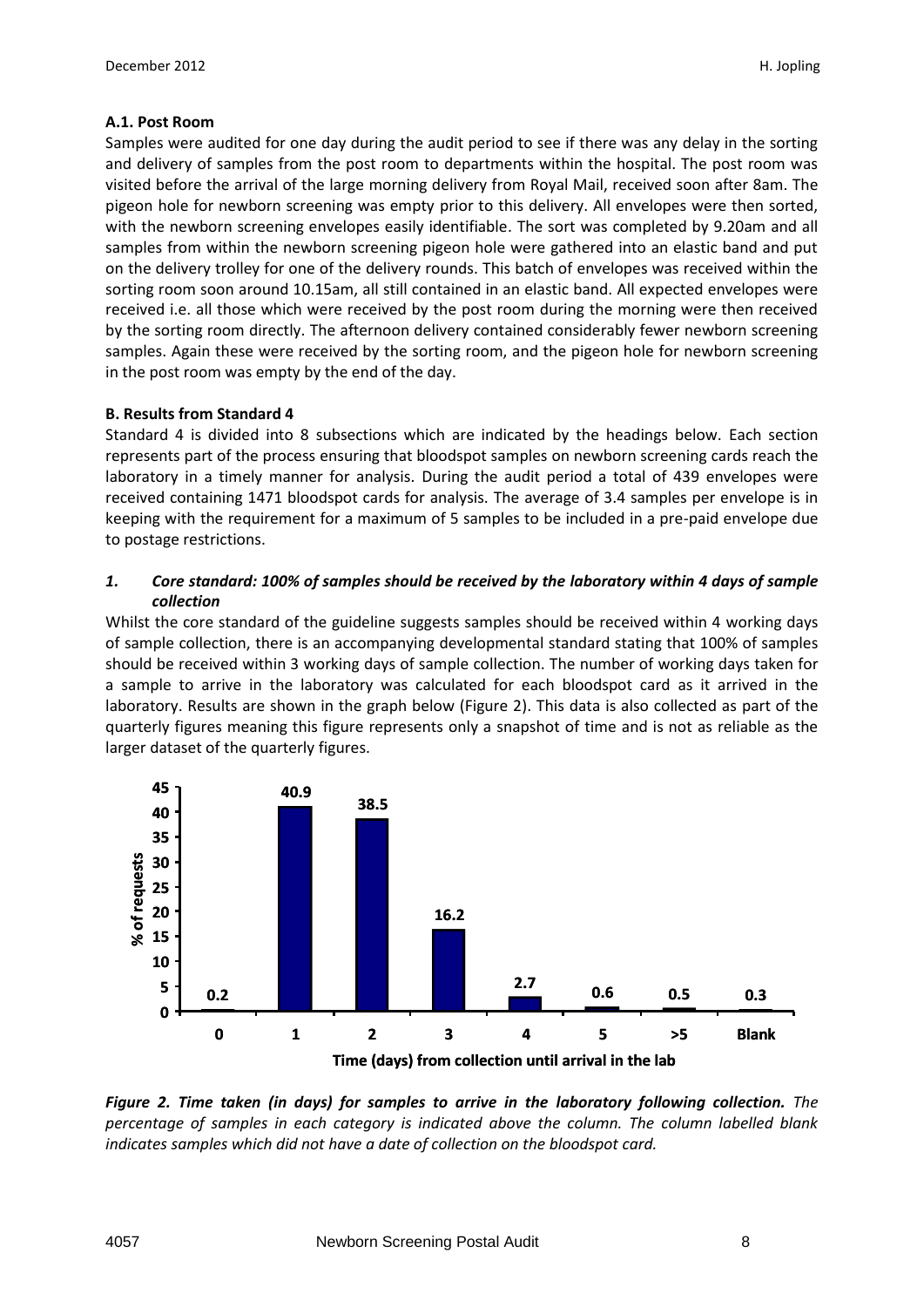98.6% of samples reached the laboratory within 4 working days of sample collection, as required by the core standard, with 95.9% of samples arriving within 3 days of sample collection. 0.3% of samples did not have a sample collection date recorded, therefore making it difficult to determine the length of time taken for samples to reach the laboratory. Of those 1.1% of samples which took longer than 4 days to arrive in the laboratory, reasons included samples being batched up with those collected at a later date (77% of late samples) and samples being posted late following collection (8% of late samples). 15% of late samples were, according to the date written on the envelope, posted on the same day as collection implying a delay with the Royal mail postal service used by these samples, although there is no way to prove this.

In order to identify if there is any significant difference in the time taken for samples to arrive in the laboratory by different transport methods, samples were further categorised into those delivered by Royal Mail and those delivered by Courier or inter-hospital transport (Figure 3). A larger proportion of samples delivered by courier or inter-hospital transport were received within 1 day of sample collection (53.1% versus 26.3%). However, there was little difference in the percentage of samples received within 4 working days of sample collection (99.1% of courier samples versus 98.9% of Royal Mail samples). A marginal increased number of courier samples were received within 3 days of sample collection (96.9%) compared to those received from Royal mail (91.5%).



*Figure 3. Time taken (in days) for samples to arrive in the newborn screening laboratory. Samples are divided into those delivered by Royal Mail and those sent by courier transport. The percentage of samples arriving in each time frame is indicated at the top of the bar chart.*

The time taken for samples to reach the laboratory was further divided by the hospital of birth (Figure 4). Only one hospital trust (Westmorland) achieved the developmental standard of 100% of samples arriving in the newborn screening laboratory within 3 days, and this corresponded with only 6 samples. All samples from Furness General, Ormskirk and District and Royal Lancaster hospitals were received within 4 days of sample collection. In all cases at least 93% of samples were received by the newborn screening laboratory within 4 days of sample collection.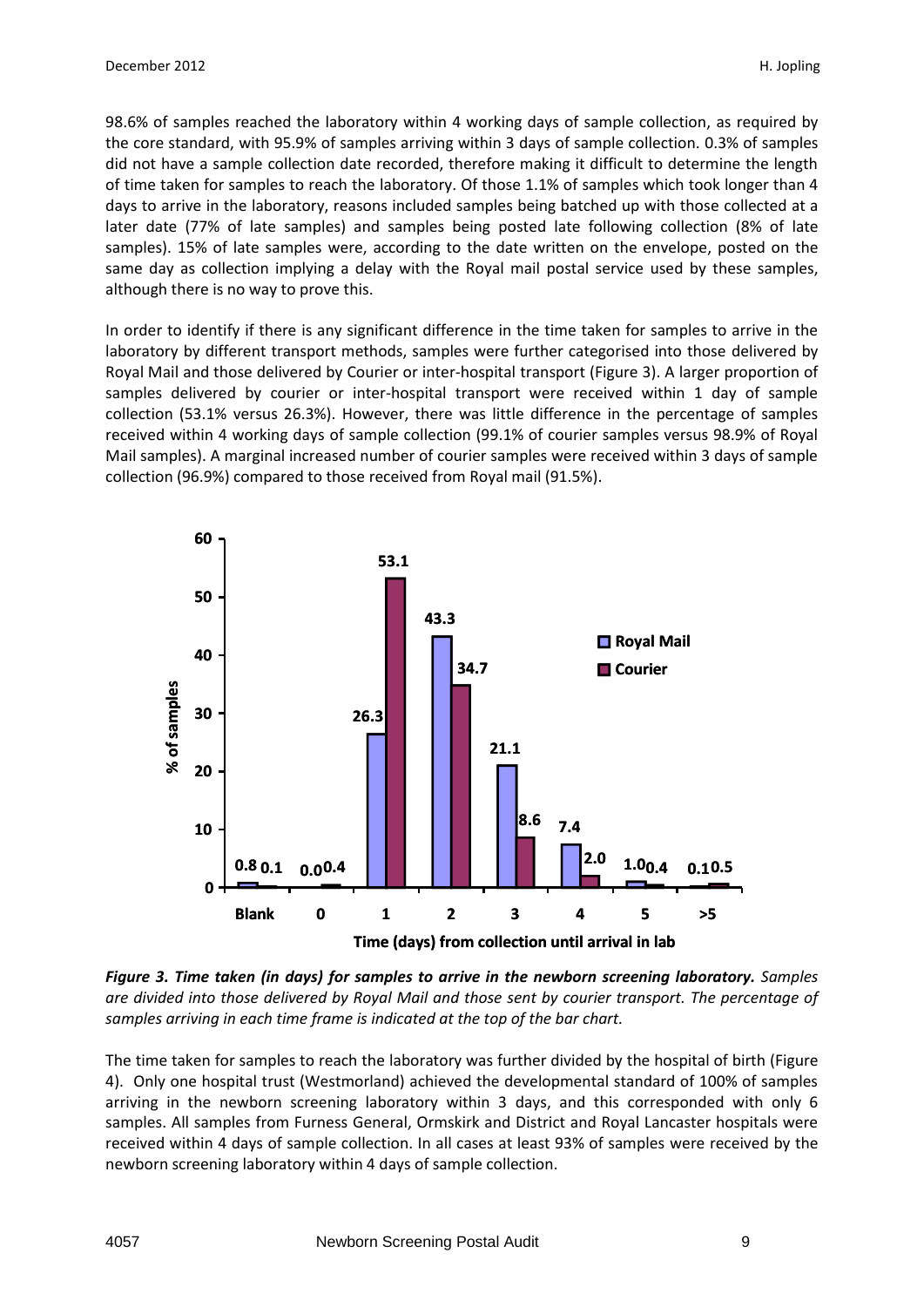

*Figure 4. Time taken (in days) for samples to arrive in the newborn screening laboratory. Samples are divided into the hospital of birth and indicate the percentage of samples from this district which were received within the desired time frame of 4 days, the developmental standard time frame of 3 days and outside of 4 days. Please see appendix 4 for the total numbers.*

#### *2. Samples should be despatched within 24 hours of being taken, ideally on the same day as collection.*

The second sub-section of the timely despatch standard requires 100% of samples to be sent within 24 hours of collection (Figures 5 and 6).

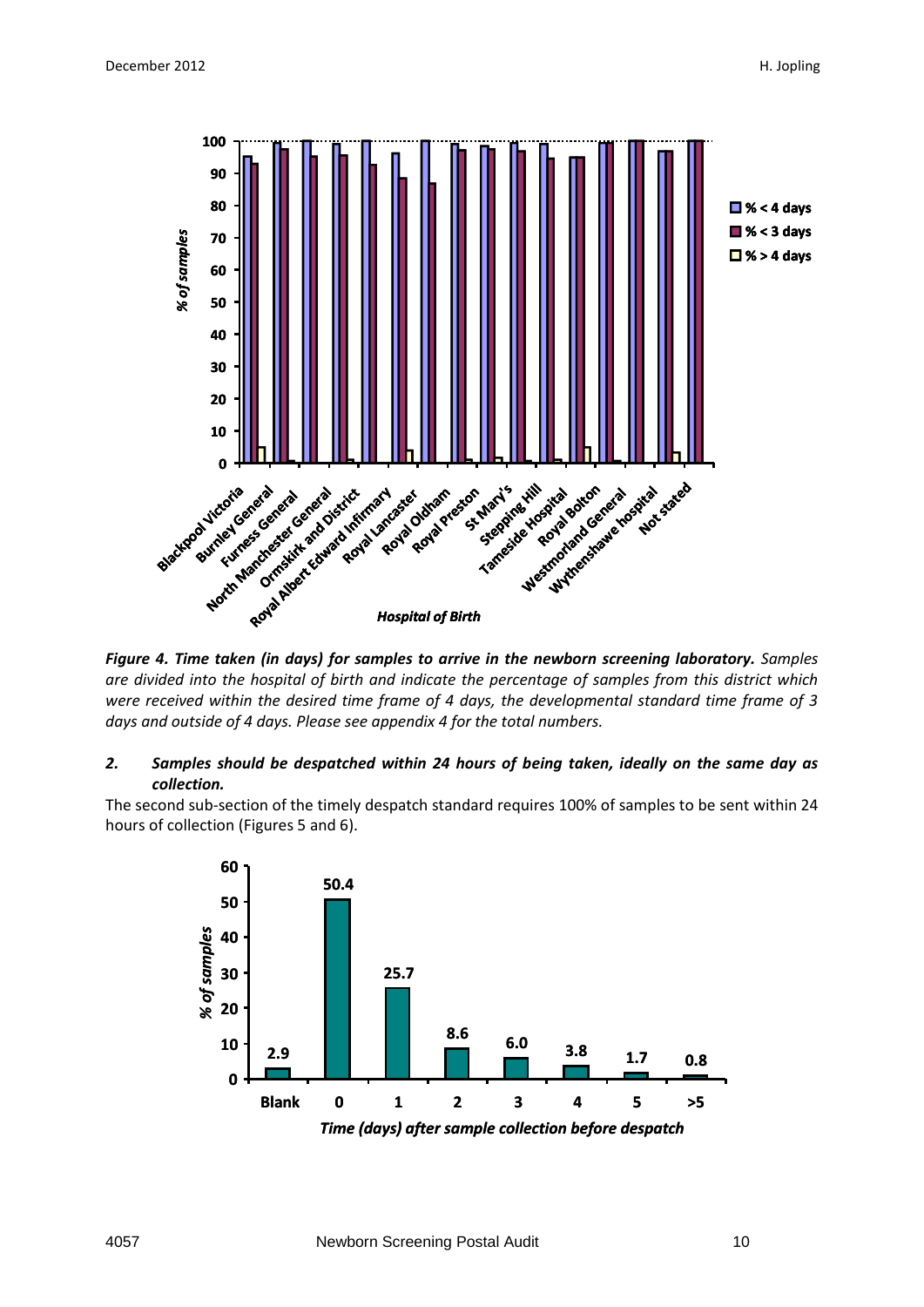



*Figure 6. The time taken (in days) from sample collection to despatch, divided by type of transport. Samples were divided into those delivered by Royal Mail and those delivered by Courier/Inter-hospital transport with the time taken for samples to be despatched indicated in days post collection. The percentage of samples in each category is indicated by the number at the top of the bar. Where the time taken to despatch is unknown, samples are included in the blank category.*

As shown in Figure 5, the date of despatch could not be identified for 2.9% of samples due to the lack of despatch date on the envelope. 76.1% of samples were posted within 24 hours of sample collection, with just over half of samples (50.4%; Day 0) posted on the day of collection. However, 20.9% of samples were posted more than 24 hours after sample collection, failing to adhere to the standard and preventing the timely arrival of samples to the laboratory. Samples were further considered following division into type of post (Royal Mail versus Courier/Inter-hospital transport; Figure 6). A significantly higher proportion of samples posted using Royal Mail were sent on the day of collection(58.9%), as recommended by the standard, as opposed to samples which were sent by courier service (44.0%). When considering the number of samples delivered within 24 hrs of collection, rather than on day 0 specifically, the difference between the sample transport systems decreased, although a greater number of samples were still sent in this time frame by Royal Mail instead of Courier/Inter-hospital transport (77.7% vs. 73.9%).

Samples were also divided into the hospital of birth (Figure 7). Only samples from births at Westmorland general were all despatched in less than 24 hrs, and this equated to only 6 samples. In the case of other hospitals, the majority of samples were always despatched within 24 hrs, although a proportion were also despatched later than this.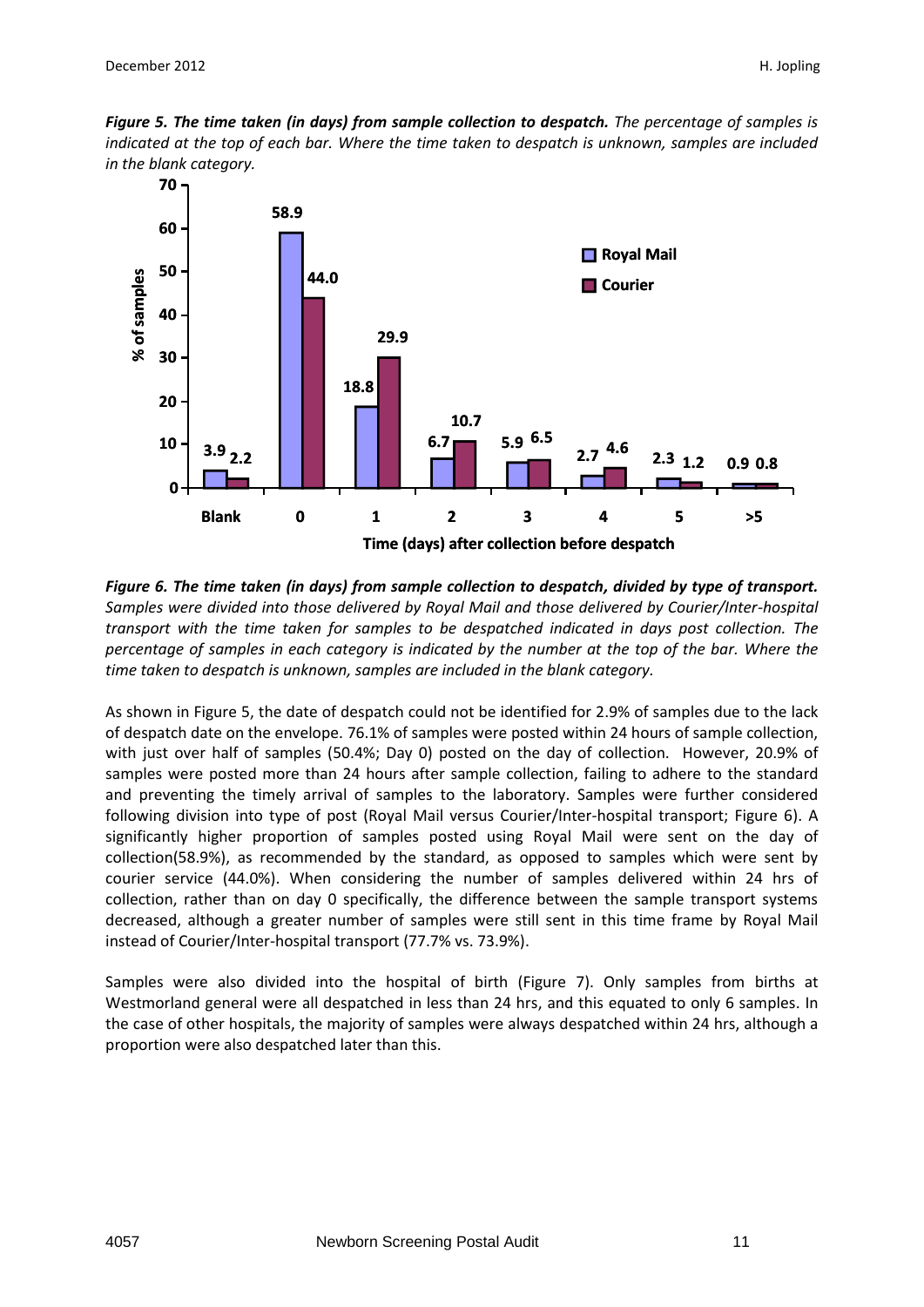

*Figure 7. The time taken (in days) from sample collection to despatch, divided by hospital of birth. Samples should be despatched to the laboratory within 24 hrs of collection and the proportion of samples sent in this time frame is indicated for each hospital trust. Please see Appendix 5 for the total numbers.*

#### *3. Where postal methods are used, samples should be sent by first class post in pre-paid, clearly identifiable screening envelopes*

Royal mail post was used to deliver almost half of samples (48.3%) to the laboratory. The vast majority of samples which were received by post were sent in clearly identifiable pre-paid envelopes (93.6%). Those which are not sent in pre-paid envelopes (5.3%) were instead sent in plain envelopes, with a sticker denoting the newborn screening laboratory address. Samples were received from births at Stepping Hill, Wythenshawe, Royal Preston, Royal Lancaster and Blackpool Victoria hospitals in plain envelopes. The greatest number of plain envelopes were received from births at Blackpool Victoria hospital, although this still only equated to 8 samples. Each of the areas sending samples in non-prepaid envelopes also send samples in pre-paid envelopes, suggesting that it is only when these are unavailable that they make use of their own envelopes. Although not pre-paid, these envelopes continue to be easily identified due to the typed address and do not delay sorting within the post room.

The standard also advises for samples to be sent by first class Royal Mail post to avoid unnecessary delays within the postal system. The vast majority of posted envelopes were received by first class post (99.3%), although two samples were sent second class. In one case the envelope took 2 days to reach the screening laboratory; the other sample took 4 days in the postal system to reach the laboratory. These results indicate that second class post can indeed cause unnecessary delays in delivery of bloodspot cards for analysis.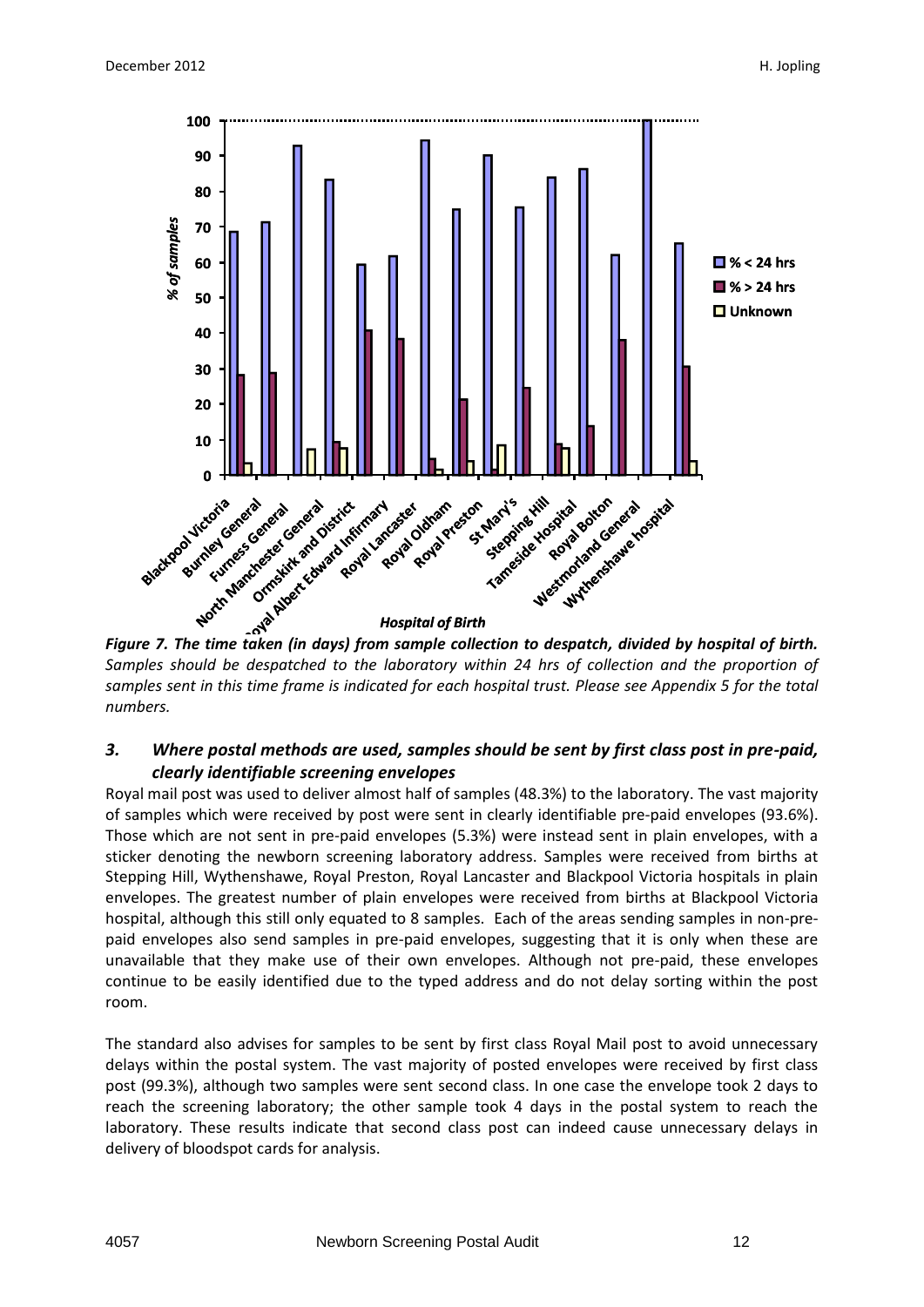#### *4. Where the target cannot be met through current postage systems, alternative despatch mechanisms must be implemented.*

A number of areas chose to deliver their bloospot cards to the newborn screening laboratory by methods of transport other than Royal Mail. 51.7% of samples arrived by courier/inter-hospital transport whilst 48.3% arrived by Royal Mail. Due to the envelopes used and the transport systems taken by samples within the hospital, it is difficult to differentiate between courier and inter-hospital transport deliveries. As such these shall be considered as one group.

Considering both modes of transport (Figure 8), there are clear differences between the time taken from despatch for samples to arrive in the laboratory. The most efficient way of receiving samples into the laboratory is evidently through courier/inter-hospital transport (95.8% of samples received next day). Considerably fewer samples delivered by Royal Mail arrived next day (35.9%), with a similar number of samples arriving 2 days (29.4%) and ≥ 3 days (27.4%) post despatch.



*Figure 8. Arrival of samples in the laboratory following use of either Courier/Inter-hospital transport or Royal Mail transport. Samples were divided into those which arrived the following day, or those which take 2 or more days to arrive.* 

#### *5. Despatch of blood spot screening cards should not be delayed in order to batch cards together in one envelope*

Although there is a fairly even split between the number of samples which arrive by Royal mail versus the number of samples which arrive by Courier/Inter-hospital transport, a larger number of samples arrive per envelope for the Courier/Inter-hospital transport route. This is partly the nature of current Royal Mail costs limiting the number of samples per pre-paid envelope to 5.

Analysing whether samples were batched before despatch by the different transport mechanisms revealed that 17.2% of total royal mail samples were contained in envelopes with samples collected at least 24 hrs apart. Batching was especially prevalent with samples delivered by courier/inter-hospital transport with 61.8% of total courier samples being contained in envelopes containing samples collected at least 24 hrs apart. Since samples should be despatched within 24 hrs of collection, batching of samples prior to delivery is introducing delays in despatch.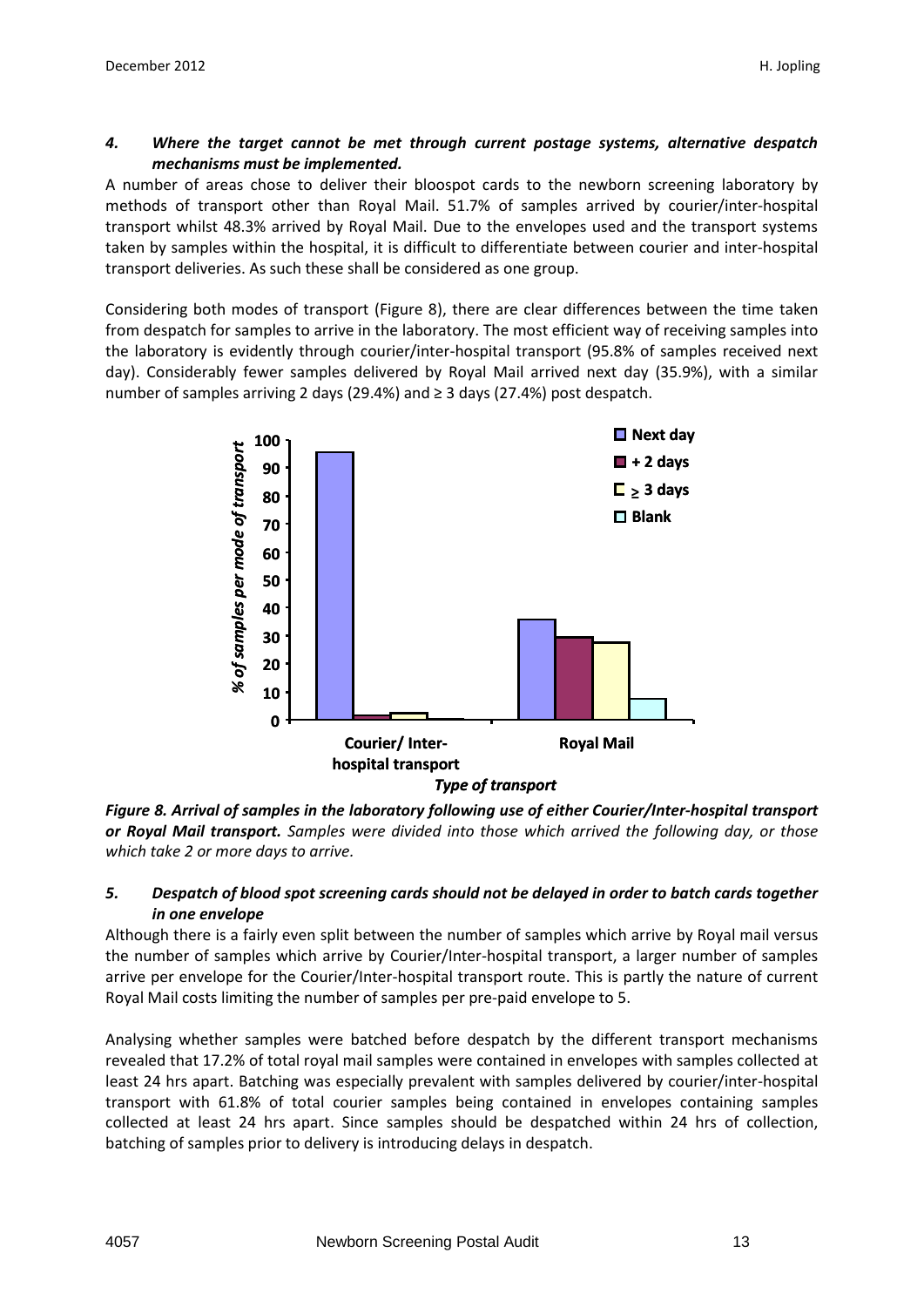*6. The health professional taking and posting the samples should record both the sample date and the posting/despatch date. In the event that a sample is delayed/missing this information may be required to audit the process as part of ongoing quality improvements.*

Although a large proportion of envelopes were labelled with the date of despatch 8% of envelopes were not. Currently this information is not considered crucial as it is not recorded during sample processing. However, the date of posting is valuable information in the event of unnecessary delays in the postal system. It should also be noted that 0.3% of newborn bloodspot cards did not have a sample collection date. Whilst this is subsequently addressed within the newborn screening laboratory, admin time is required to find out the collection date.

#### *7. Samples should not be posted in hospital internal mail if this process delays the sample reaching the laboratory*

As already considered in an earlier section the use of inter-hospital mail did not prevent the arrival of samples to the laboratory, indeed in some cases the use of inter-hospital mail speeded up sample delivery. However, whilst the rapid delivery of samples via inter-hospital post appeared reliable, the use of other hospital laboratories to batch samples for posting slowed down the despatch of samples.

#### *8. Delay in transport of the sample to the laboratory may cause deterioration of the sample, samples that take in excess of 14 days between the sample being taken and arrival at the laboratory should be reported.*

Samples which take in excess of 14 days from sample collection to arrival in the laboratory are noted and a new sample is requested.

#### *9. PCTs should have failsafe mechanisms to ensure that standards are compiled with and alternative postal mechanisms are used in times of postal strike.*

Currently only approximately half of samples are delivered to the newborn screening laboratory by way of Royal mail post. In conditions of a postal strike these samples could be sent by the reliable transport systems already used of courier delivery and/or inter-hospital transport.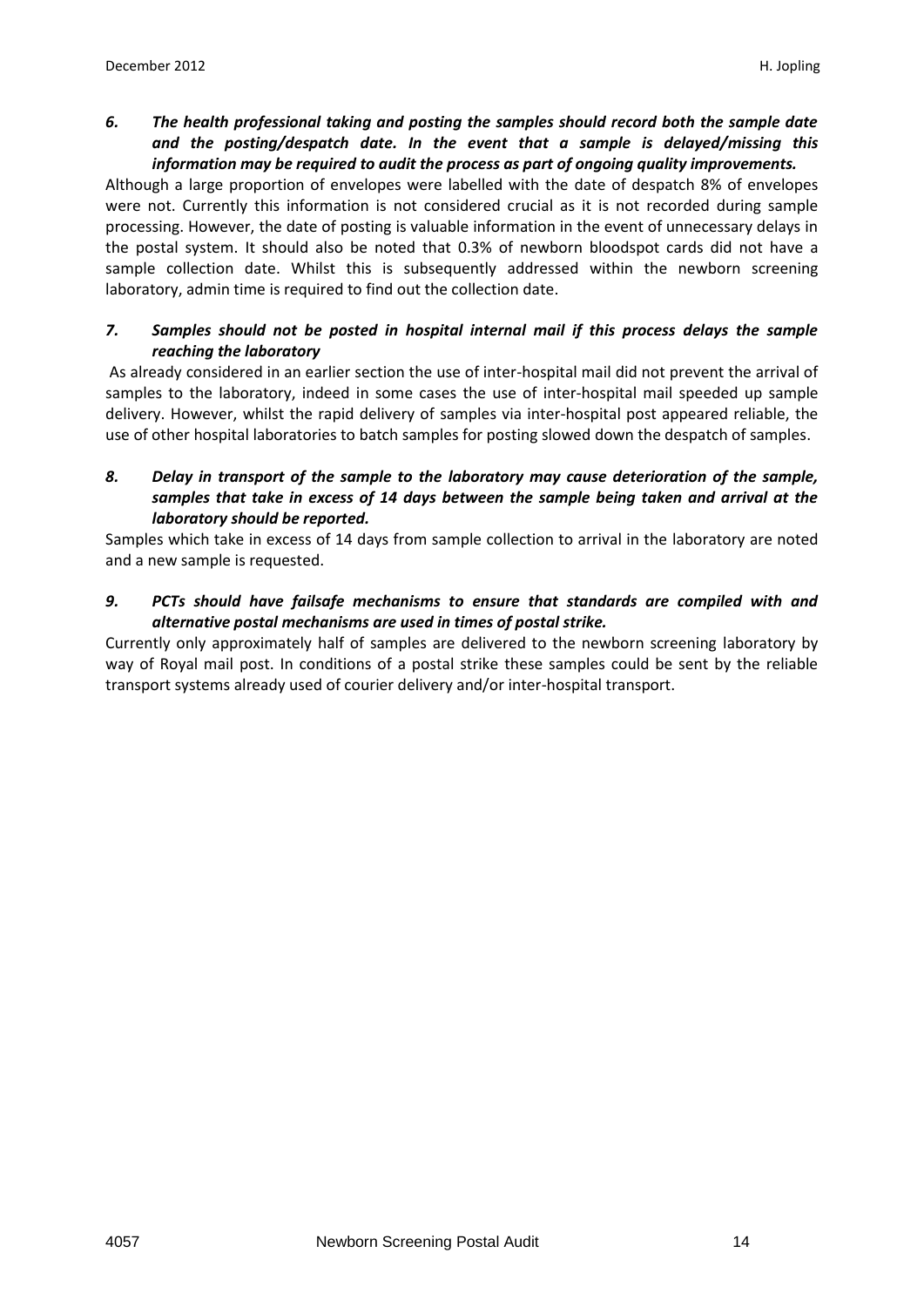#### **Discussion**

The success of the newborn bloodspot screening programme is heavily dependent on the timely despatch of samples post collection and subsequent arrival of samples in the screening laboratory for analysis. This audit used standard 4 of the UKNSPC guidelines regarding newborn screening to identify how transport systems for newborn bloodspot cards operate in the areas served by the Manchester newborn screening laboratory.

One of the core sections of this screening standard is for all samples to be delivered to the screening laboratory within 4 days of sample collection. 98.6% of samples reach the laboratory within this time frame, with 95.9% of samples achieving the developmental standard and arriving within 3 days. This data does, however, only reflect the small sample size of the audit period; larger datasets are considered in the quarterly report. The main reason for samples failing to arrive in time is due to delayed despatch as a result of sample batching. The method of transport used for samples to arrive in the laboratory had little effect on the number arriving within 4 days of sample collection (Royal Mail; 98.9%, versus Courier/Inter-hospital transport; 99.1%), although more samples sent by courier/interhospital transport were able to arrive within 3 days of sample collection (96.9% versus 91.5%).

Although the majority of samples do arrive within 4 days of sample collection, delays were still identified in the time taken for samples to be despatched to the newborn screening laboratory. A further core standard is the timely despatch of samples within 24 hours of collection, preferably on the day of collection. Only 76.1% of samples were despatched within the desired 24 hour time frame, with only 50.4% of samples despatched on the recommended day of collection. A significantly greater number of Royal Mail samples were despatched on the day of collection versus those samples sent by Courier/Inter-hospital transport (58.9% versus 44.0%). However when samples despatched within the whole 24 hr period post sample collection were considered, there was a much smaller difference between Royal Mail and Courier/Inter-hospital transport (77.7% versus 73.9%).

48.3% of samples are delivered by Royal Mail with almost all of these (93.6%) sent in pre-paid envelopes. All envelopes which arrive within the Trust by Royal Mail are sorted efficiently, with no problems identified in the onward delivery of samples to the newborn screening laboratory. This finding suggests that the pre-paid newborn screening envelopes are an effective way of despatching samples to the Manchester newborn screening laboratory in a timely manner. The greater proportion of samples sent by Royal Mail on the day of sample collection is indicative of the ease of using this transport system, allowing midwives in the community to put samples into any post box as soon as possible.

Considering the time taken for samples to arrive in the laboratory from the day of despatch rather than the day of sample collection revealed that those samples delivered by courier/inter-hospital transport were much more likely to arrive the next day (95.8%), than samples delivered by Royal Mail (35.9%). Samples from Royal Mail took anything from next day to 3 days to arrive in the laboratory post despatch. Although almost all courier/inter-hospital transport samples arrived in the laboratory the following day, a much greater proportion of these samples were batched with other samples collected on different days i.e. >24 hrs apart (61.8%), compared to Royal Mail (15.2%). The intended use of pre-paid Royal Mail envelopes is for direct despatch of samples following collection. However, the batching of some samples prior to Royal Mail despatch does indicate that some areas use pre-paid envelopes in a different way to that intended, collecting samples together prior to despatch.

Two main transport systems are used for samples to reach the newborn screening laboratory at RMCH; Royal Mail posting and Courier/Inter-hospital transport. There was a negligible difference between the number of samples received by the newborn screening laboratory within 4 days of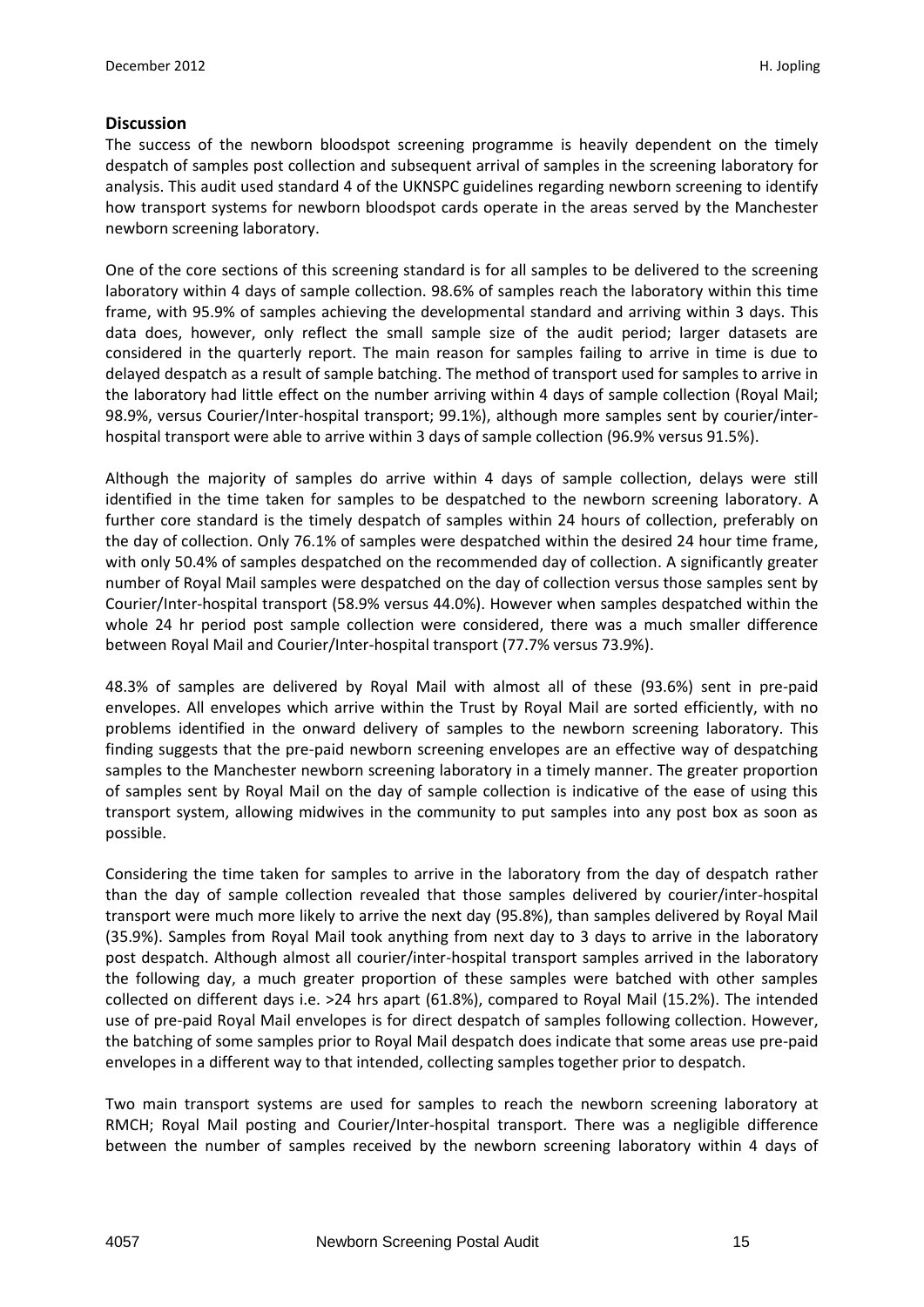sample collection for the two methods of transport; however there were distinct differences between these two transport routes when considering the other points of the standard.

Royal Mail delivery has the advantage of allowing midwives to despatch samples almost immediately and the vast majority arrive in the laboratory within 4 days of sample collection. No problems were identified with the transport of Royal Mail samples through CMFT, although Royal Mail samples were found to take anything from 1 to 3 days to arrive in the trust following despatch suggesting first class next day delivery of these envelopes is not guaranteed. The timely arrival of these samples in the laboratory therefore relies on timely despatch following sample collection. Just over half of samples were sent using courier/inter-hospital transport. This relies upon samples collected in the community all reaching a central point in order to be sent in to the laboratory together. As such a much greater number of these samples were found to be batched with others collected at least 24 hrs apart, compared to Royal Mail, and a significantly lower number of samples were despatched on the day of collection, compared to Royal Mail. However, these samples almost all arrived in the newborn screening laboratory within 24 hrs of despatch, therefore ensuring that samples were received within 4 days of sample collection.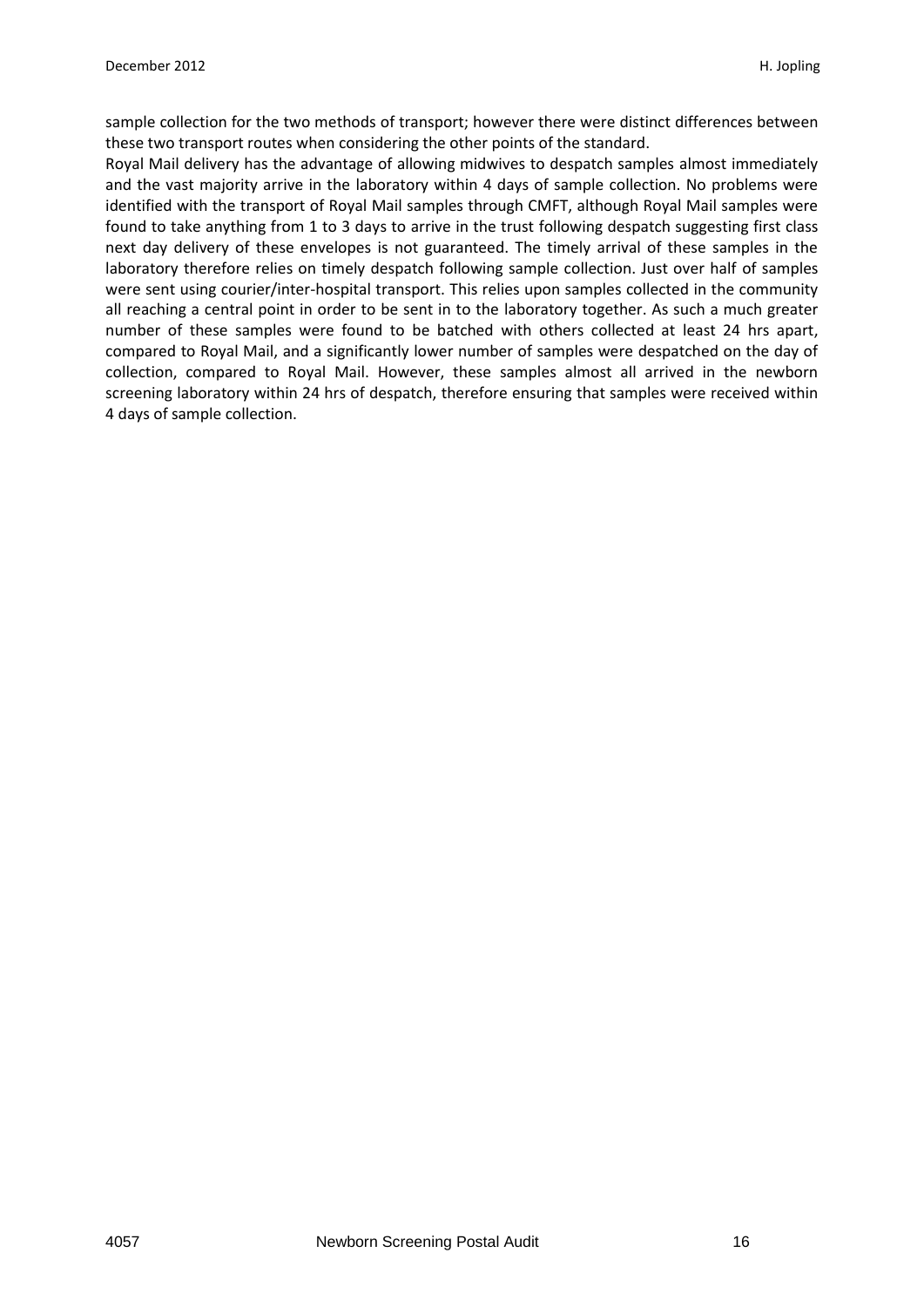## **Action Plan**

| <b>Action Plan</b>                                                                                                                                                                                                              |  |                                                                      |                            |                  |  |
|---------------------------------------------------------------------------------------------------------------------------------------------------------------------------------------------------------------------------------|--|----------------------------------------------------------------------|----------------------------|------------------|--|
| <b>Key Action</b>                                                                                                                                                                                                               |  |                                                                      | Co-ordinator<br>for action | <b>Timescale</b> |  |
| To present findings to the Greater Manchester and South<br>Cumbria/Lancs Newborn Bloodspot Screening Commissioning<br>& Quality Management Groups                                                                               |  | Beverly Hird, Lesley<br>Tetlow                                       | <b>March 2013</b>          |                  |  |
| Request development of local action plans via the Newborn<br>Bloodspot Screening Commissioning & Quality Management<br>groups                                                                                                   |  | Group Chairs,<br>Beverly Hird,<br>Lesley Tetlow                      | March 2013                 |                  |  |
| To educate service users via the Regional Service<br>Improvement Manager about the importance of despatching<br>samples within 24 hours of collection and the possible delays<br>incurred in batching samples prior to despatch |  | Elaine Butters,<br><b>Regional Service</b><br>Improvement<br>Manager | October 2013               |                  |  |
| What was the main matter(s) of concern this audit identified?                                                                                                                                                                   |  |                                                                      |                            |                  |  |
| Batching of newborn screening samples is preventing timely despatch of samples within 24 hrs of<br>collection.                                                                                                                  |  |                                                                      |                            |                  |  |
| Please identify the main benefit(s) to our patient, or to hospital process that are expected to result<br>from the action plan of this audit                                                                                    |  |                                                                      |                            |                  |  |
| Timely despatch of newborn screening samples to the laboratory for analysis ensures that, in the<br>case of a positive screening result, there is sufficient time for follow up and clinical referral.                          |  |                                                                      |                            |                  |  |
| Will there be a re-audit?<br>When will the re-audit take place?<br>Dec 2014<br>Yes.                                                                                                                                             |  |                                                                      |                            |                  |  |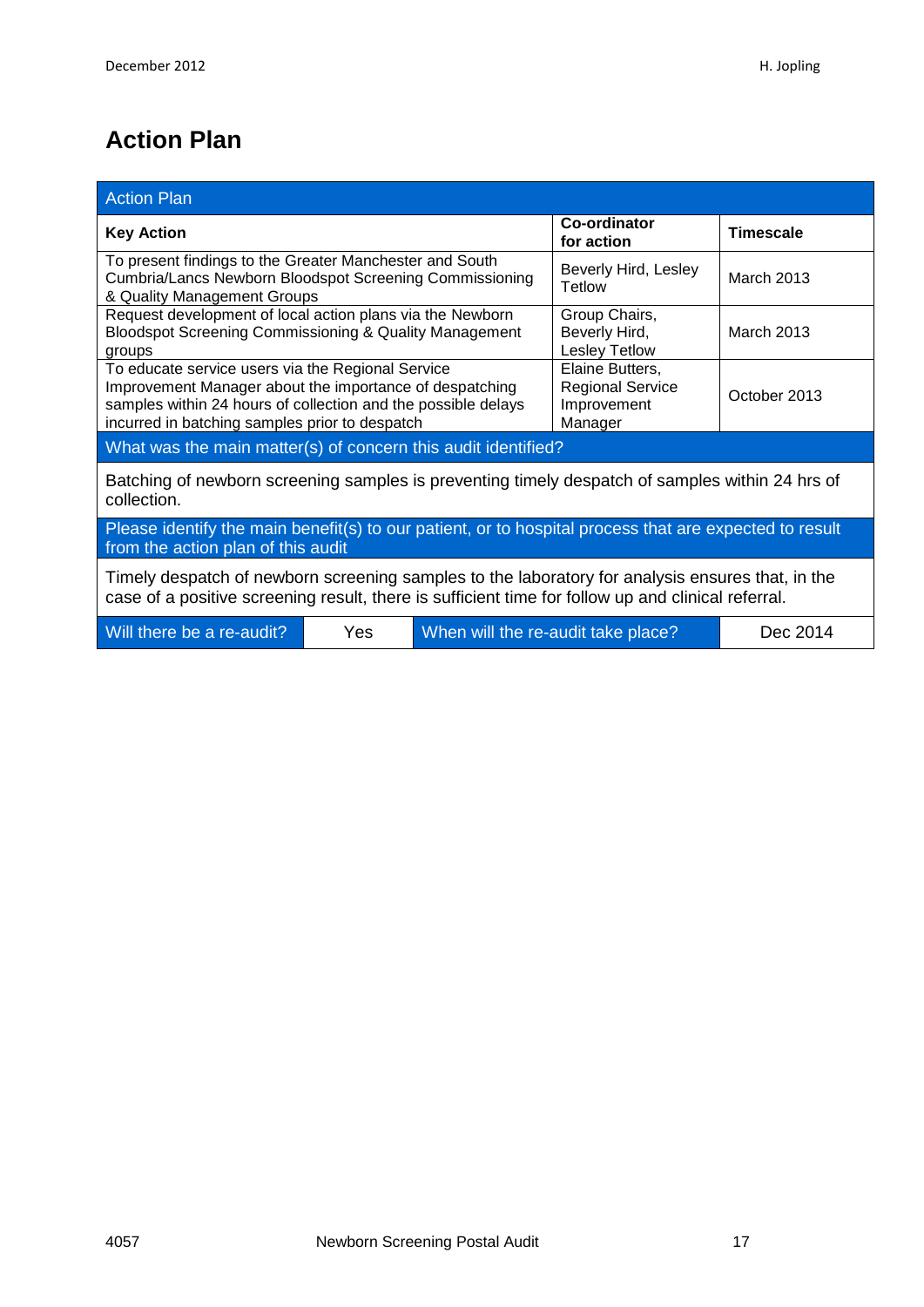## **Appendix 1 – Data Collection Tool**

N/A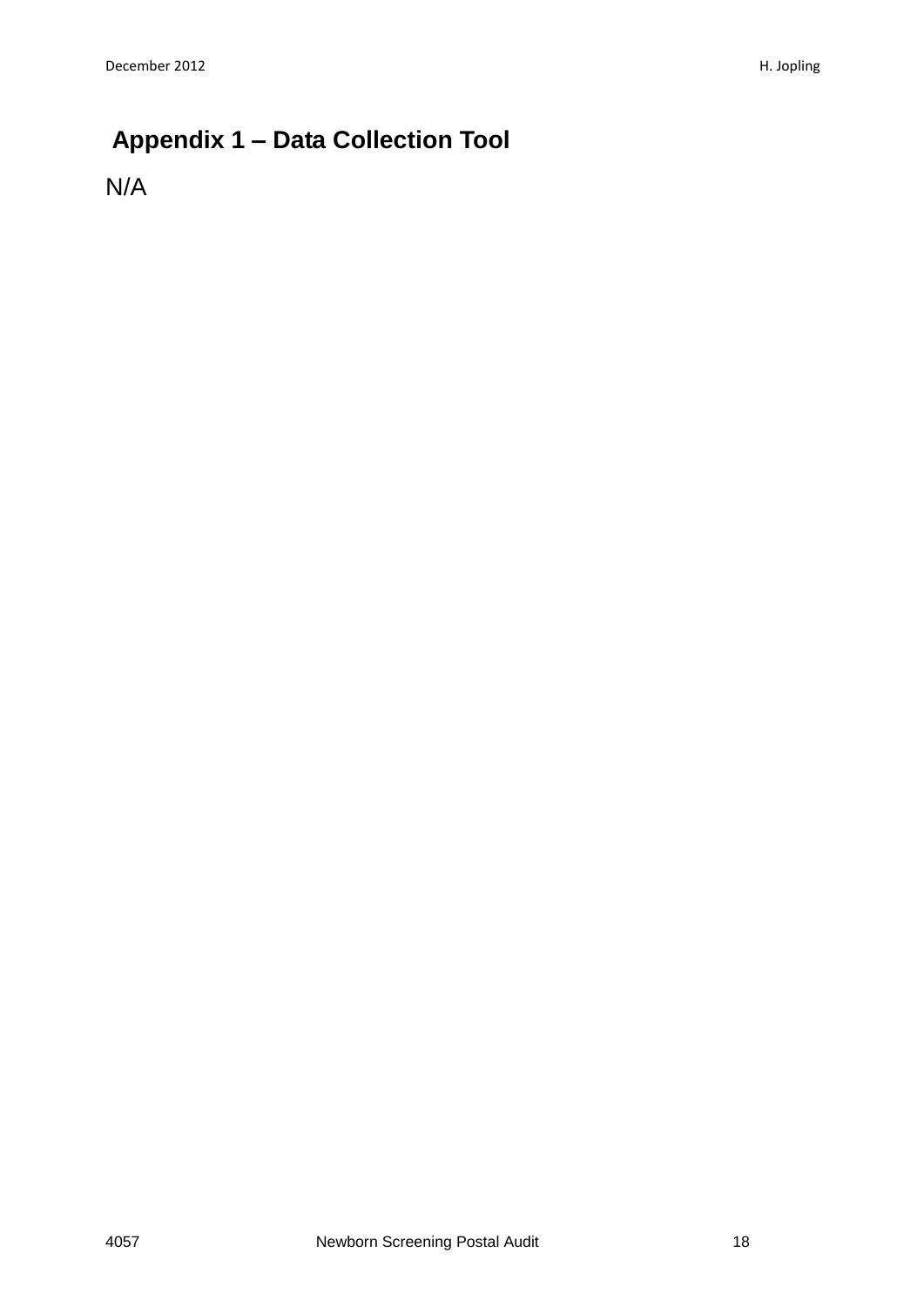## **Appendix 2 – Assurance levels for Clinical Audit**

For each clinical audit undertaken, an assurance rating is reported for each standard measured.

Step 1:

Each standard is given a rating of red, amber or green depending on how high, or low, it measured.



| Calculation of individual ratings against standard |                    |  |  |
|----------------------------------------------------|--------------------|--|--|
| Colour                                             | Standard % measure |  |  |
| 95% and above                                      |                    |  |  |
| 75% to 94%                                         |                    |  |  |
| 74% and below                                      |                    |  |  |

Step 2:

Once each standard has been rated an overall level of assurance for the audit project can be determined using the matrix below.

|                     | Assurance Level   Calculation of assurance                                                                                                                                                                                                               |
|---------------------|----------------------------------------------------------------------------------------------------------------------------------------------------------------------------------------------------------------------------------------------------------|
| Full                | To be used when each standard has achieved a score of 95% or above<br>and is rated Green                                                                                                                                                                 |
| Significant         | To be used when there are only Green and Amber rated findings (although<br>where there are a significant number of Amber rated findings,<br>consideration will be given as to whether in aggregate the effect is to<br>reduce the assurance level given) |
| Limited             | To be used when there is a small ratio of Red and Amber to Green rated<br>findings                                                                                                                                                                       |
| <b>Very Limited</b> | To be used when the ratio of Red rated findings are greater than the<br>Amber and Green                                                                                                                                                                  |

The appropriate level of assurance will be decided following a discussion between the clinical audit lead, or leads, and the clinical audit department.

In the event that a decision cannot be reached, the Trust Clinical Audit Committee has the final word.

The assurance level and a summary of the how the standards were rated then sits on the front page of the report, as can be seen above on Page 1.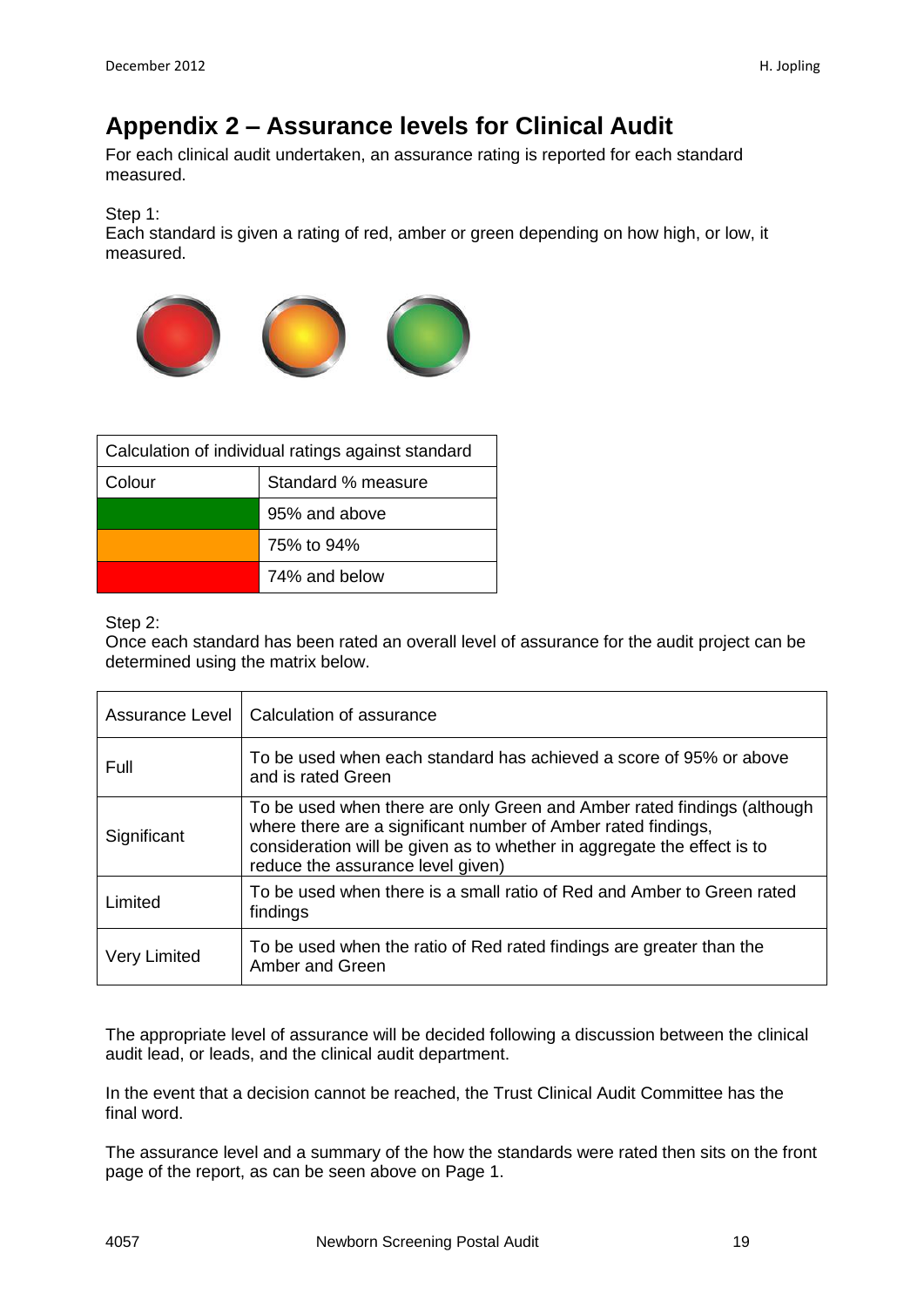## **Appendix 3 – Dissemination list**

For all Trust-Wide audits, copies of the completed report must be sent to the following:

- All Divisional Directors
- All Divisional Clinical Effectiveness Leads
- Head of Nursing
- Clinical Audit Department (via Facilitator for Division)
- Clinical Audit Sponsor
- Members of the clinical audit project team (if any)

For all Divisional audits copies of the completed report must be sent to the following:

- Clinical Head of Division
- All Directorate Managers
- Lead Nurse for Division
- The Divisional Clinical Effectiveness Lead
- Clinical Audit Department (via Facilitator for Division)
- Clinical Audit Sponsor
- Members of the clinical audit project team (if any)

For all local audits, copies of the completed report must be sent to the following:

- The Divisional Clinical Effectiveness Lead
- Clinical Audit Department (via Facilitator for Division)
- Clinical Audit Sponsor
- Members of the clinical audit project team (if any)